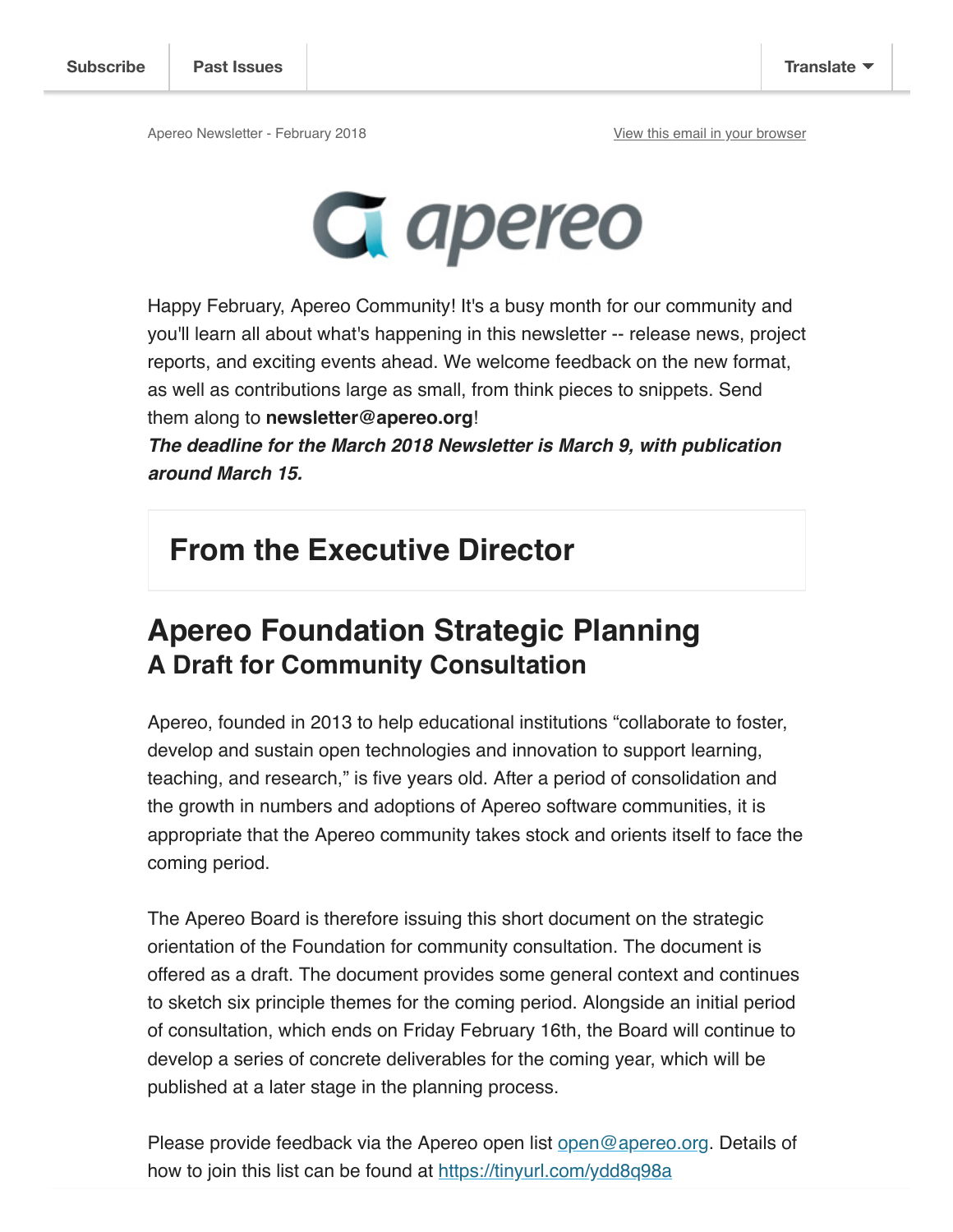at https://tinyurl.com/y7wy6x8y

# **Wanted: Your Institution's Story**

Consider submitting a vignette for apereo.org!

The draft strategic planning document can be found

If you've not looked at **www.apereo.org** recently, go take a look. On the landing page we're promoting Apereo sponsored software in a series of what we're calling "vignettes". These are short stories and messages about what problems adopters are using Apereo software to help solve. Check out the solutions we've highlighted so far!

Have a message about Apereo software you'd like to communicate to others? Why not take five minutes to write a vignette and forward to ed@apereo.org

### **News**

**12th Annual LAMP Pedagogy and Technology Conference Announced Conference Registration is Now Open**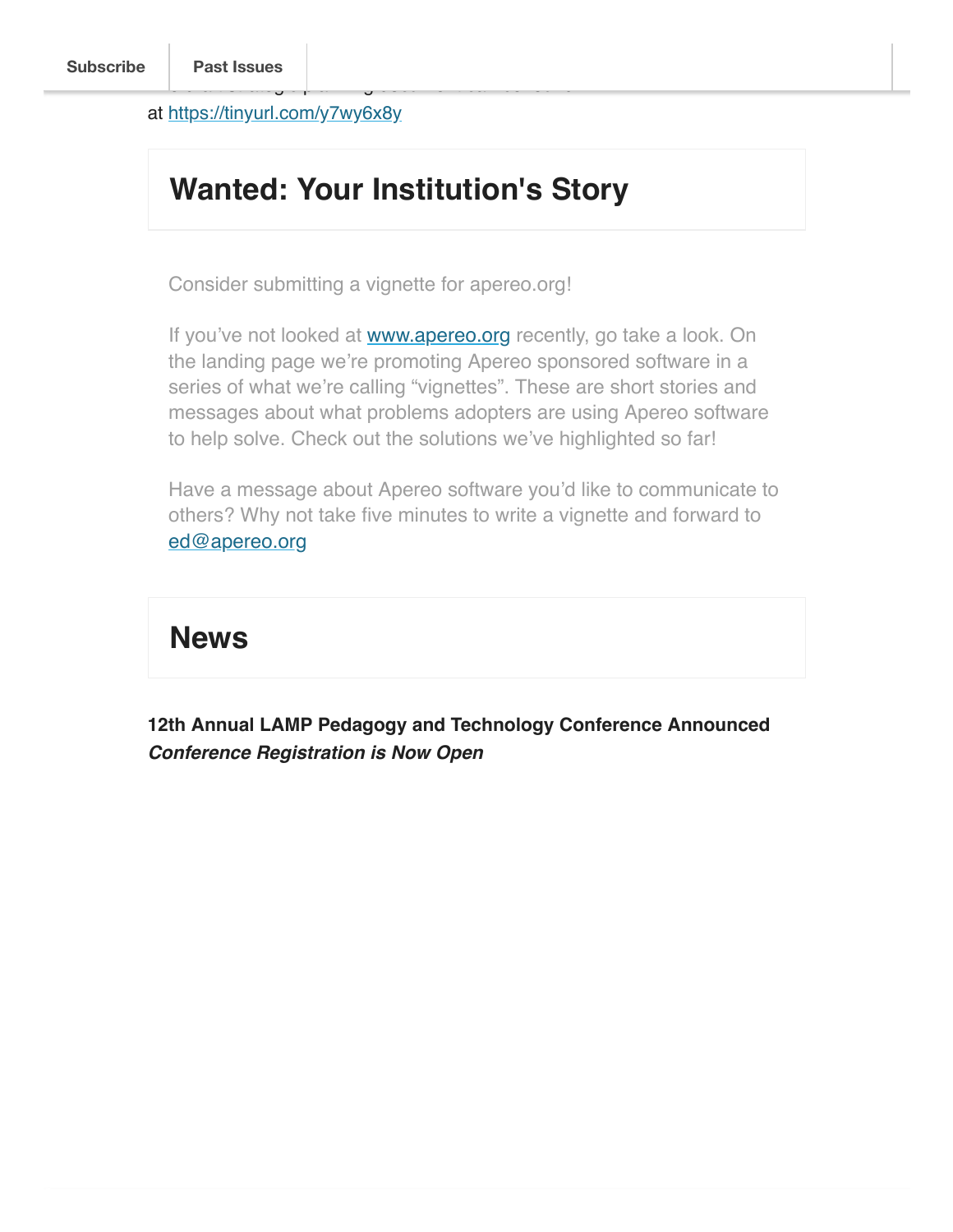

#### **Subscribe Past Issues**



The LAMP Consortium is pleased to announce that its 12th annual Pedagogy and Technology Conference will be held July 24-26 in Berea, KY. The primary focus of the Conference is on teaching and learning, enabled by Sakai and other technologies. There are multiple tracks, including one for instructors who are new to Sakai. The agenda is full of advanced topics for more experienced Sakai users, for instructional designers, and for administrators.

"Our conference has always been about pedagogy first," said Martin Ramsay, Managing Director of the LAMP Consortium. "We don't believe that the technological tail should wag the pedagogical dog. It's not primarily about technology. We focus on helping instructors develop courses that will really engage students. And we like to show new techniques and technologies for more experienced users."

#### **Read More**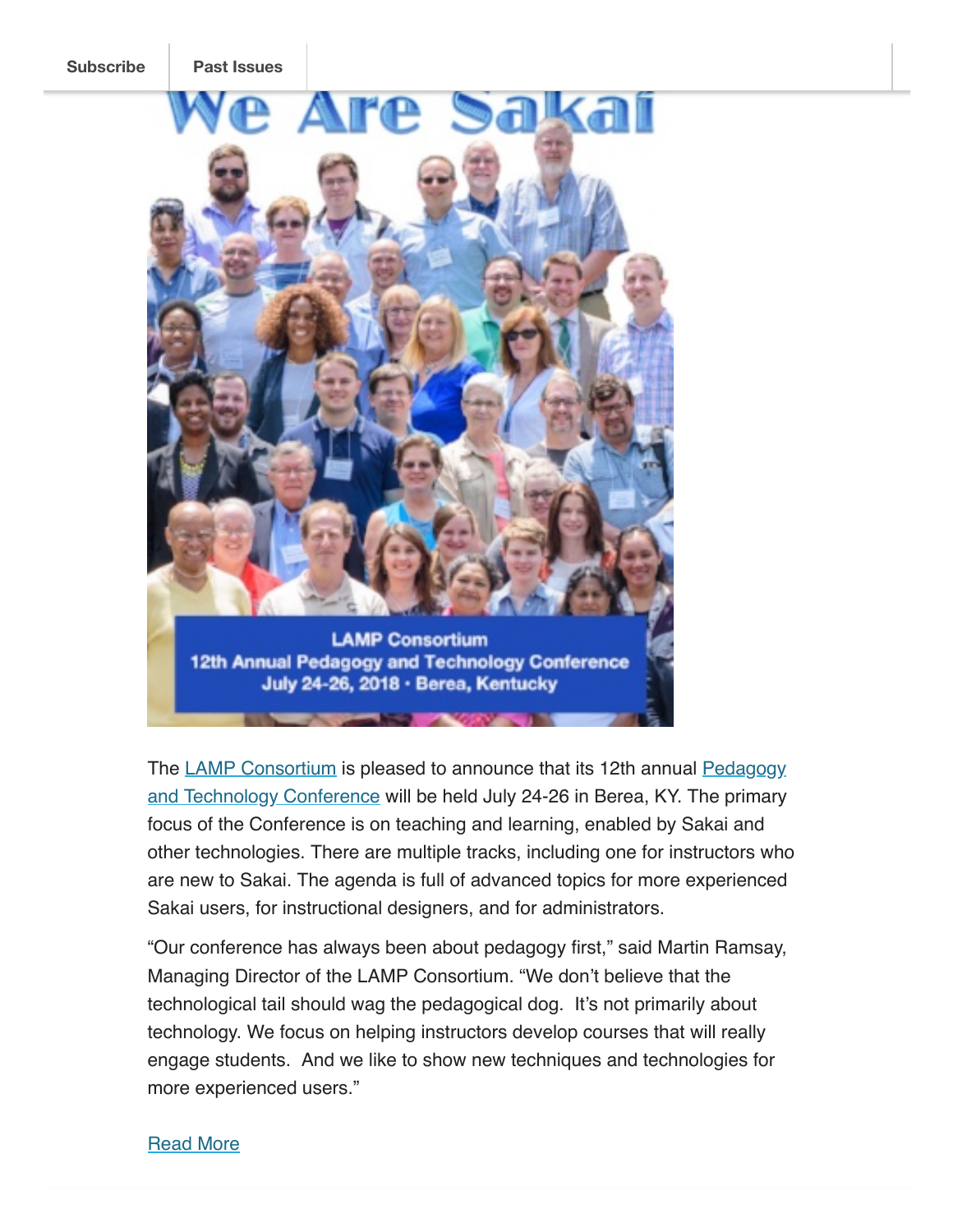# **Apereo Teaching and Learning Awards (ATLAS) 2018: Submissions & Call for Reviewers**

### **Submissions:**

The Apereo Teaching and Learning community is seeking submissions for the annual Apereo Teaching and Learning Awards competition.The award recognizes innovation and excellence in the use of digital technologies to enhance teaching, academic collaboration, and student engagement and learning.

This year, the award applicant selection process opens on January 16, 2018 and closes on February 26, 2018. During this time period, applications will be accepted at the ATLAS page in Apereo.org. Additional information on the award (mission statement, a definition of innovation, criteria, rubrics, and previous winners) will be also available on the site.

Please read the ATLAS FAQs to find out more details about the award.

### **Call for Reviewers:**

I am reaching out to invite you to be a member of the 2018 "Apereo Teaching and Learning Awards" peer review committee. Your expertise in your discipline, educational technology and online/hybrid learning will be a great asset to the evaluation of applications and winner selection. This year we particularly look for peer reviewers who speak French and/or Spanish because we've made a special call for application to the French and Spanish communities.

By serving on the award committee, you will have the opportunity to meet with other faculty, enjoy an in-depth look at how others innovate in teaching and learning, and gain service recognition in support of your career development and at the Apereo annual conference. Just like many current peer reviewers on the team, you may become an ambassador of Apereo and innovative teaching and learning in your local institution.

We expect to receive applications by March 5 and then spend 1-2 weeks to review them and select winners. We estimate a total of 5 hours commitment. All work is conducted online via web conferencing, email and Google docs. Your attendance at a mutually convenient time is required for the final winner selection meeting during the week of March 26.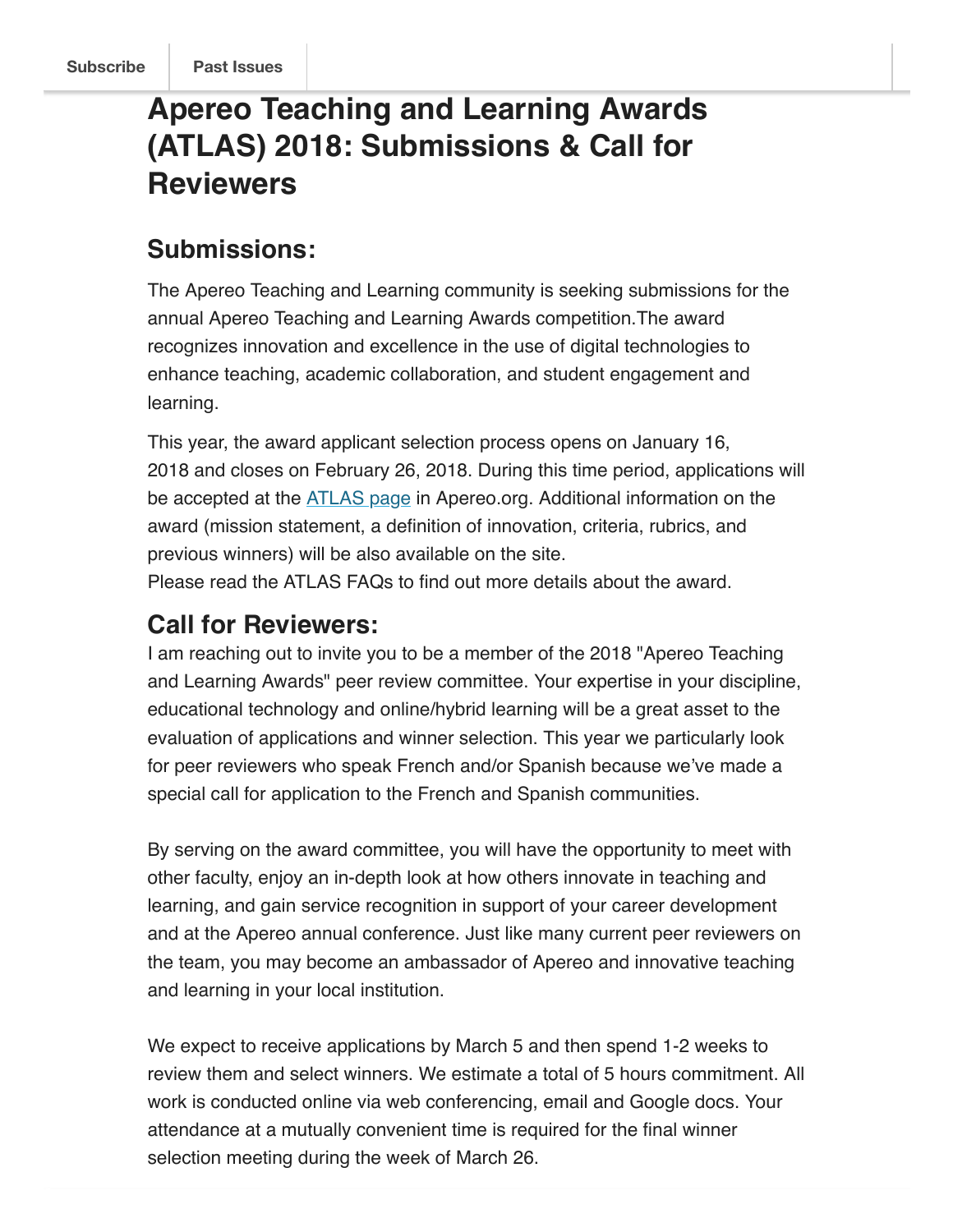<u>read materials</u>

# **Upcoming Events**



## **2018 SakaiCamp Report**

**What**: SakaiCamp Report **When**: Thursday, February 22, 1 pm EST **Where**: https://apereo.blindsidenetworks.net/apereo/ Room 1 pw apereo

#### **Details**:

SakaiCamp was a 2.5 day working session held in-person in Orlando, FL.

We had strategy discussions, tech discussions, FARM (tool enhancement) discussions, and more.

Attend this session to get a high level overview of the outcomes of the discussions and to participate in the emerging "Sakai Manifesto".

Session will be recorded.

#### **Read More**

### **Open Positions**

We are hiring 2 Senior Instructional Designers to join our growing Technology team! Please apply if you are interested in designing and developing online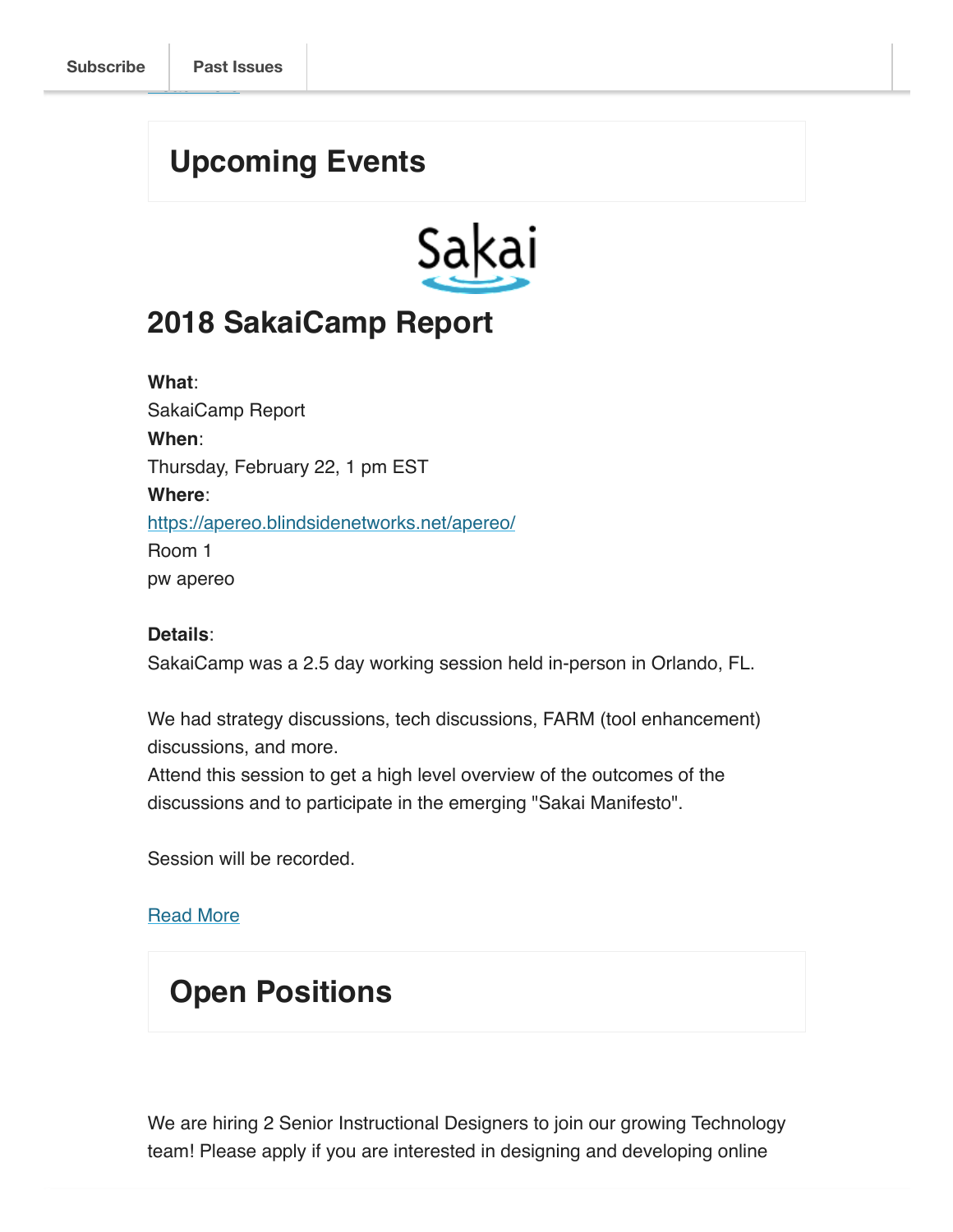https://uscareers-nyu.icims.com/jobs/4170/senior-instructional-designer/job

# **Project News**

## **Karuta Open Source Portfolio 2.3 Released!**

The Karuta project, under the umbrella of the Apereo Foundation, is pleased to announce the release of version 2.3 of the Karuta Open Source Portfolio. Adopted by an increasing number of institutions, Karuta offers a simple and flexible way for portfolio designers to customize portfolio workflows for learning, assessment, reporting, and showcasing. This sixth release of Karuta has undergone extensive testing and incorporates many new features to enrich the portfolio experience.

#### Read More



### **Preview Artifact: Sakai Manifesto**

The annual SakaiCamp held in Orlando in January produced an unusual artifact this year. The 20+ participants drafted a "Sakai Manifesto" - aka principles and practices which developers follow when improving Sakai. This Manifesto is now before the Sakai developer community to comment on, revise, etc. This year's revision will then be the subject of an Open Apereo session in Montreal.

The intent is to review/revise it annually. The Sakai Manifesto can be read/commented on here: https://goo.gl/gPMpdU. The Sakai Project is also interested in learning from other Apereo projects whether or not they have formulated such a document. We can always learn from each other.

Perhaps we can share them on the open@apereo.org list? Be looking for the